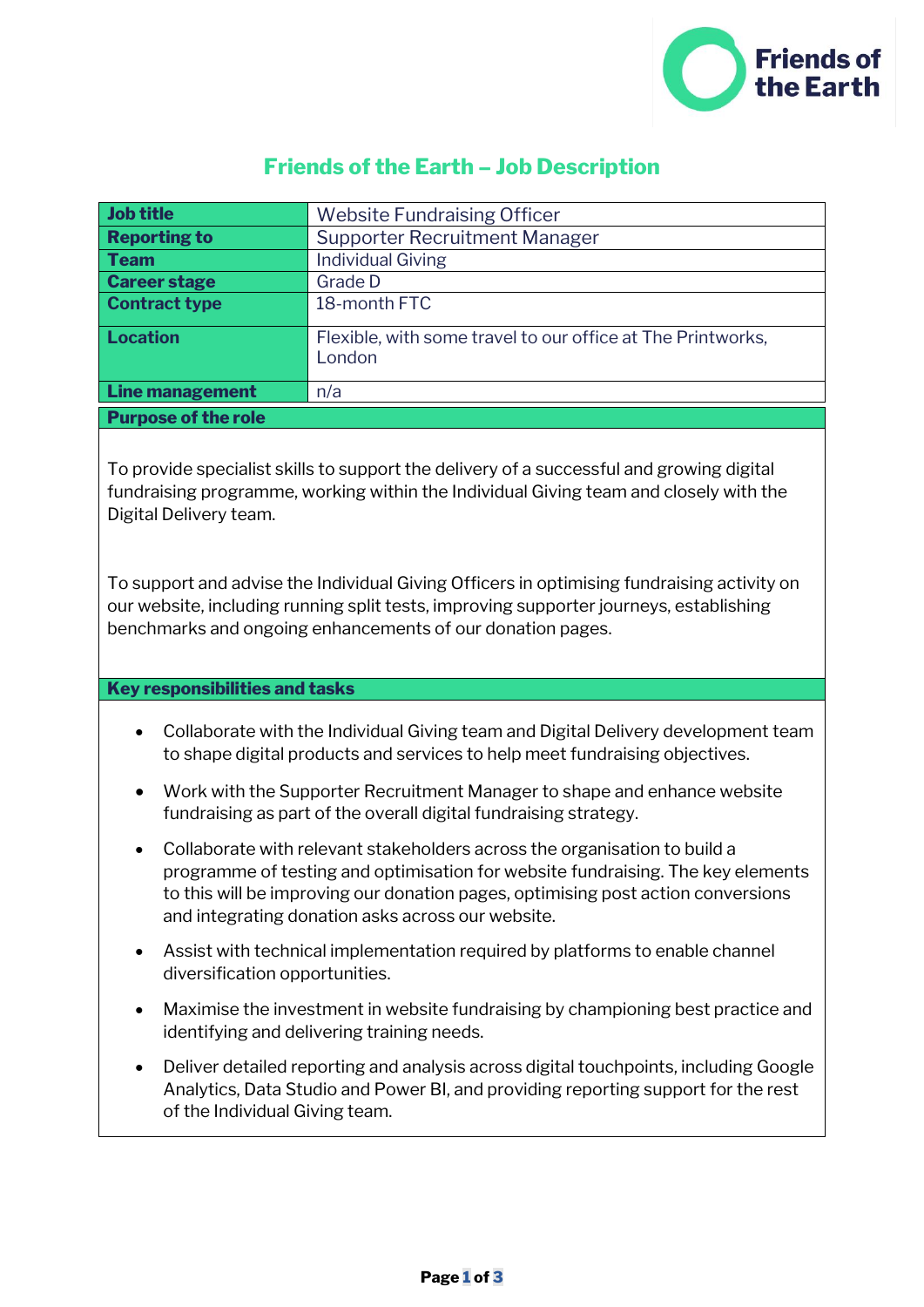

- Liaise closely with the Data Engineering, Digital Delivery and Organisational Insight teams to understand the data flow from our online donation journeys, and be able to help, advise and coordinate process changes or resolutions to issues.
- Work with the UX Designer in the Digital Delivery team on fundraising website experience, advising on supporter needs and motivations, and fundraising techniques.
- Help to establish benchmarking and goal-setting across digital fundraising activity, including modelling the impact of new or proposed website fundraising activity to help shape the digital fundraising roadmap.
- Work with the Individual Giving, Digital and Marketing teams to proactively identify opportunities to enhance supporter journeys and fundraising asks across our website, taking account of external best practice and current and future trends and applying them where appropriate to Friends of the Earth's work.

### *You will also need to be aware of and follow Friends of the Earth policies and procedures, with particular attention to safeguarding, equality, diversity & inclusion, and our values.*

### **Person specification**

### **Essential:**

- Proven experience in website fundraising, with some relevant technical understanding.
- Excellent communication, collaboration and problem-solving skills.
- Significant reporting and analytical experience with a proven record of delivering actionable insight that drives improvement.
- Experience delivering a testing strategy along with implementing, monitoring, and reporting around digital tests.
- A flexible approach and fast to learn new skills and tools.
- Experience of using content management systems and building donation landing pages.
- An understanding of fundraising, marketing and data compliance.
- Carry out the role in a way that reflects Friends of the Earth's supporter promise and organisational values.

## **Desirable:**

- Experience of working as part of a fundraising or digital team.
- Experience of working within a campaigning organisation/context.
- Experiencing working or liaising with developers and other technically focussed staff.
- Understanding of testing, including multivariant testing.